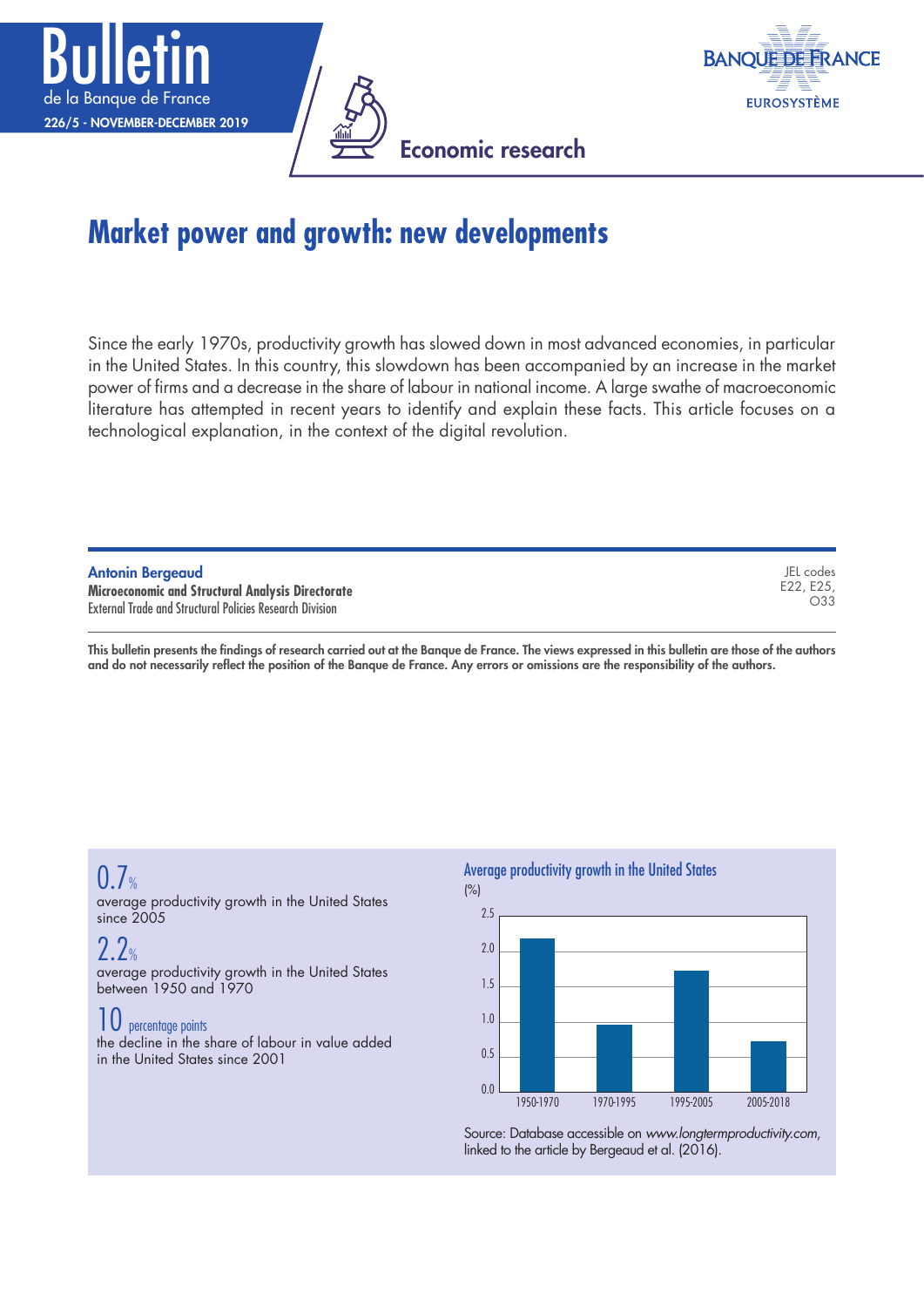





 $\overline{2}$ 

### **1 Marked macroeconomic changes over the past twenty years**

### A slowdown in growth

Economic growth has seen a significant downward trend since the 1970s in most Organisation for Economic Co-operation and Development (OECD) economies. Apart from the United States during the short period between 1995 and 2004, the GDP per capita of advanced countries has slowed, affected by the sharp decline in productivity growth, as shown in Chart 1. Over the most recent period, annual GDP per capita growth has been below 1% per year in the euro area and only slightly higher in the United States, whereas it has averaged 2% since the end of the 19th century (see Bergeaud et al., 2014 and 2016).

As Fernald et al. (2017) demonstrated, this slowdown precedes the 2008 crisis and is therefore not just a temporary consequence of it. Nor does it appear to be a statistical artefact related to GDP measurement errors as posited by Syverson (2017) and as quantified in



#### C1 Average growth in total factor productivity in the United States, the euro area and Japan in different sub-periods

Source: Database accessible on *[www.longtermproductivity.com](http://www.longtermproductivity.com)*, associated with the article by Bergeaud et al. (2016). Note: The average growth rate in the United States between 1950 and 1970 was 2.18%.

particular by Aghion et al. (2018a and 2019a) as well as Byrne et al. (2016). On the contrary, this slowdown seems to be structural in origin and is the focus of recent debates on the future growth outlook that can reasonably be expected in the more or less long term (see in particular Cette et al., 2016).

## A decline in the share of labour in the United States

There are many possible explanations for the slowdown in productivity. In this article, we focus in particular on the fact that in the United States, this has been accompanied by a decline in the share of labour in value added, measured in national accounts by the ratio of the sum of wages to the sum of value added. This result is especially surprising given that the stability of this share over time, around two-thirds, is one of the stylised facts of economic growth described by Kaldor (1957). Chart 2 illustrates this phenomenon using official data from the Bureau of Labor Statistics (BLS) since 1947. Indeed, we observe a relative stability until the end of the 1990s, followed by a net decrease of about six percentage points concentrated over the following decade.

In recent years, economists have paid close attention to this decline in the share of labour in the United States.<sup>1</sup> In this regard, Karabarbounis and Neiman (2014) highlight the decrease in the cost of capital relative to inflation, which is associated with the decline in the price of investment, particularly in information and communication technologies (ICTs).2 This decline was greater than that of the cost of labour, and appears to have led to a substitution between these two factors of production. Theoretically, this explanation would imply a substitution elasticity between capital and labour greater than unity, which has been empirically challenged by subsequent studies, in particular that of Lawrence (2015).

Based on this observation, Autor et al (2017 and 2018) propose another explanation: the economy is increasingly moving towards a "winner-takes-most" situation, in which a few companies share an increasingly large market share.

1 See, for example, Karabarbounis and Neiman (2014), Elsby et al. (2013) and Autor et al. (2017): 2 See Cette (2014).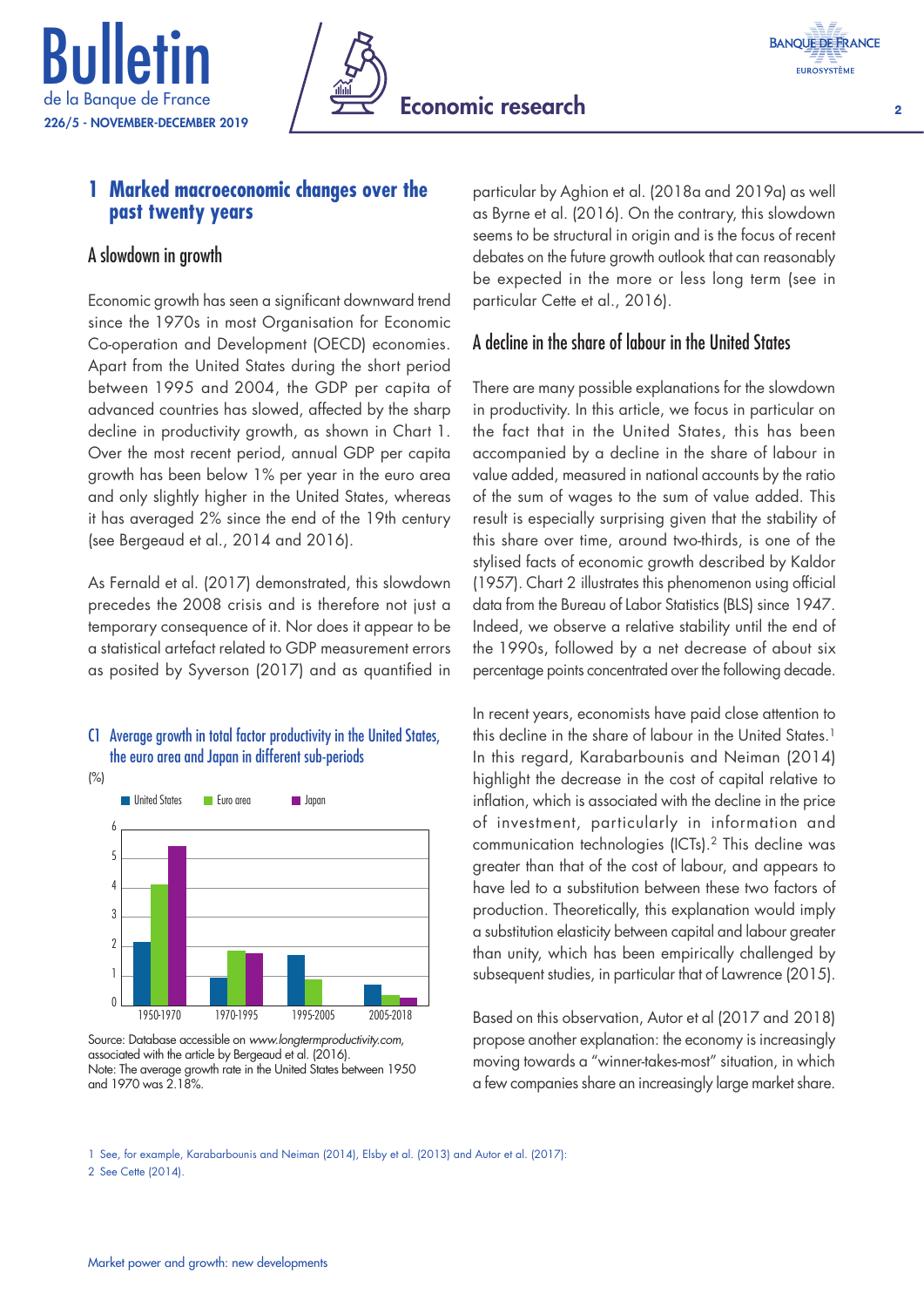







C2 Share of labour in value added for the non-agricultural market sector in the United States

Source: US Bureau of Labor Statistics. Note: In 1947, the share of labour in value added was 66%; it is 56% in 2019.

These companies, known as superstars,<sup>3</sup> have grown very rapidly. However, unlike the industrial champions of the past, they employ relatively few workers and are therefore characterised by a lower share of labour. The analysis of these authors shows that the cost of labour to value added ratio has not decreased for the average firm. In contrast, some large companies, in which the share of labour is low, have become dominant, thus mechanically reducing the share of labour at the national level. The decline in the share of labour in value added therefore stems from a composition (or reallocation) effect and not from one that all firms experience. Many institutions, including the OECD and the IMF, are concerned about this trend and believe that it is linked to the increase in inequality, as discussed in Aghion et al. (2018b).

#### An increase in sectoral concentration

One of the implications of Autor et al.'s model (2018) is that the existence of "superstar" companies would explain the decline in the labour share. The examples of Apple and Amazon – two companies with a valuation

of more than USD 1 trillion in 2018 – reflect a more general phenomenon of growing sectoral concentration.

In the United States, for instance, most economic sectors have seen a significant increase in the market share of the largest companies over the past 30 years. For example, Autor et al. (2017) show that, in the retail sector, the four leading companies, which in 1980 represented only around 15% of total sales, accounted for over 45% in 2015. According to Grullon et al. (2019), 75% of the sectors have seen greater concentration in the United States since 1990. This is important because, unlike what we are observing today, while some specific sectors were highly concentrated<sup>4</sup> in the past, it was not the case for the rest of the economy.

This suggests that there is a structural origin to this phenomenon of increased market power. Examples of this include: the digital revolution and the widespread use of e-commerce platforms, the nature of technological change that limits the dissemination of technology between the best companies and others, demographics (see Hopenhayn et al., 2019), lower interest rates and

<sup>3</sup> Autor et al. (2018) show that Walmart, Exxon and Apple are the three companies with the highest turnover in 2015, reaching nearly USD 1 trillion in sales between them.

<sup>4</sup> Examples include General Motors in the automotive sector, IBM or Microsoft in the IT sector, or even in an earlier period Standard Oil in the energy sector.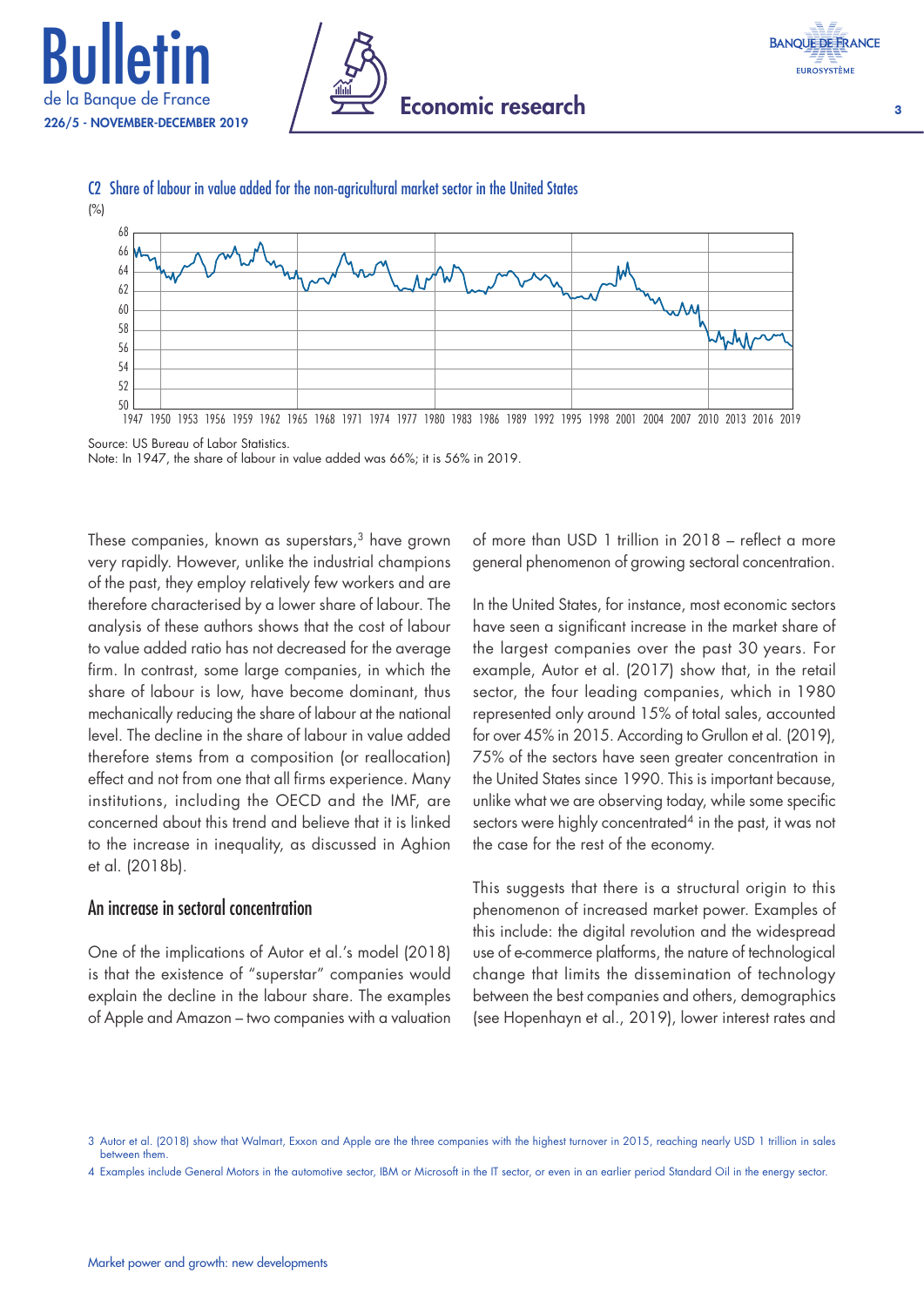





4

changes in competitive regulations with a high degree of temporal and spatial heterogeneities (see Gutiérrez and Philippon, 2018).

However, we should be cautious when attempting to find a single explanation for this increased concentration. On the one hand, while some studies show that concentration is also increasing in Europe (Bajgar et al., 2019), this increase is not necessarily linked to a rise in market power (and in particular not necessarily linked to changes in the labour share, see Gutiérez and Philippon, 2018, or Cette et al., 2019). Rossi-Hansberg et al. (2018) identified an a priori contradictory fact: even in the United States, where concentration has increased significantly, local concentration has decreased. That is to say, when considering the share of the largest companies in each sector, and only at the regional or city level, this share has in fact continuously decreased, whereas the same exercise carried out at national level leads to the opposite result. To explain this phenomenon, Rossi-Hansberg et al. (2018) show that the opening of a new establishment by a top firm is accompanied for seven years by a positive effect on the entry of competitors at the local level. Aghion et al. (2019b) observe changes in the number of establishments per firm and show that the largest companies are those which open the most establishments (firms with more than 10 thousand employees in 1990 have on average 50% more establishments in 2015 than in 1990). The increase in national concentration therefore stems more from a rise in the magnitude and geographical distribution of a few very large firms than from the existence of geographical clusters whose size has arguably grown significantly in recent years.

## A rise in markups

The rise in sectoral concentration discussed above is often interpreted as an increase in the market power of certain firms, i.e. their ability to influence prices through their dominant position. In order to measure this market power, the economic literature generally uses the markup, defined as the ratio of the price to the marginal cost of

production. De Loecker and Eeckhout (2017) propose a method for estimating these markups and find that they have increased in the United States (see also Baqaee and Farhi, 2017, and Hall, 2018), like in other developed countries (Calligaris et al., 2018). These different studies also conclude that this increase is due to the rise in the size of firms with high markups, i.e. to a composition effect, in the same way as the labour share.

## **2 A technological explanation**

For several years now, the literature has tried to identify a common driver behind these stylised facts<sup>5</sup> and to show how these phenomena were interconnected. Among the most frequently considered factors, the digital revolution related to the development of information and communication technologies (ICTs) since the 1960s, and its acceleration in the 1990s, seems to have played a major role in the structural changes observed recently.

Many models consider in one form or another that the decline in ICT prices has given a comparative advantage to some firms, namely those which have invested most in these intangible assets earliest (Crouzet and Eberly, 2019). This type of investment allows them to maintain a significant lead over their competitors, and therefore to grow more. We are of course referring to the GAFAs (Google, Amazon, Facebook and Apple) which have a considerable technological lead over other players in the sector. However, this phenomenon also concerns companies outside the technological sector, such as Starbucks or Walmart, which, thanks to their investments, can manage their stocks and logistics, giving them a significant advantage over their competitors.

From a theoretical point of view, the challenge is to reconcile these differences in ICT investment with the stylised facts described above. Aghion et al. (2019b) thus propose a theory whereby digital technologies have made it possible to reduce the cost of managing and supervising different types of products and services (overhead costs).

<sup>5</sup> Others have been identified in the literature, some of which contradict Kaldor (1957): rising inequality, falling investment, declining firm dynamics or falling interest rates.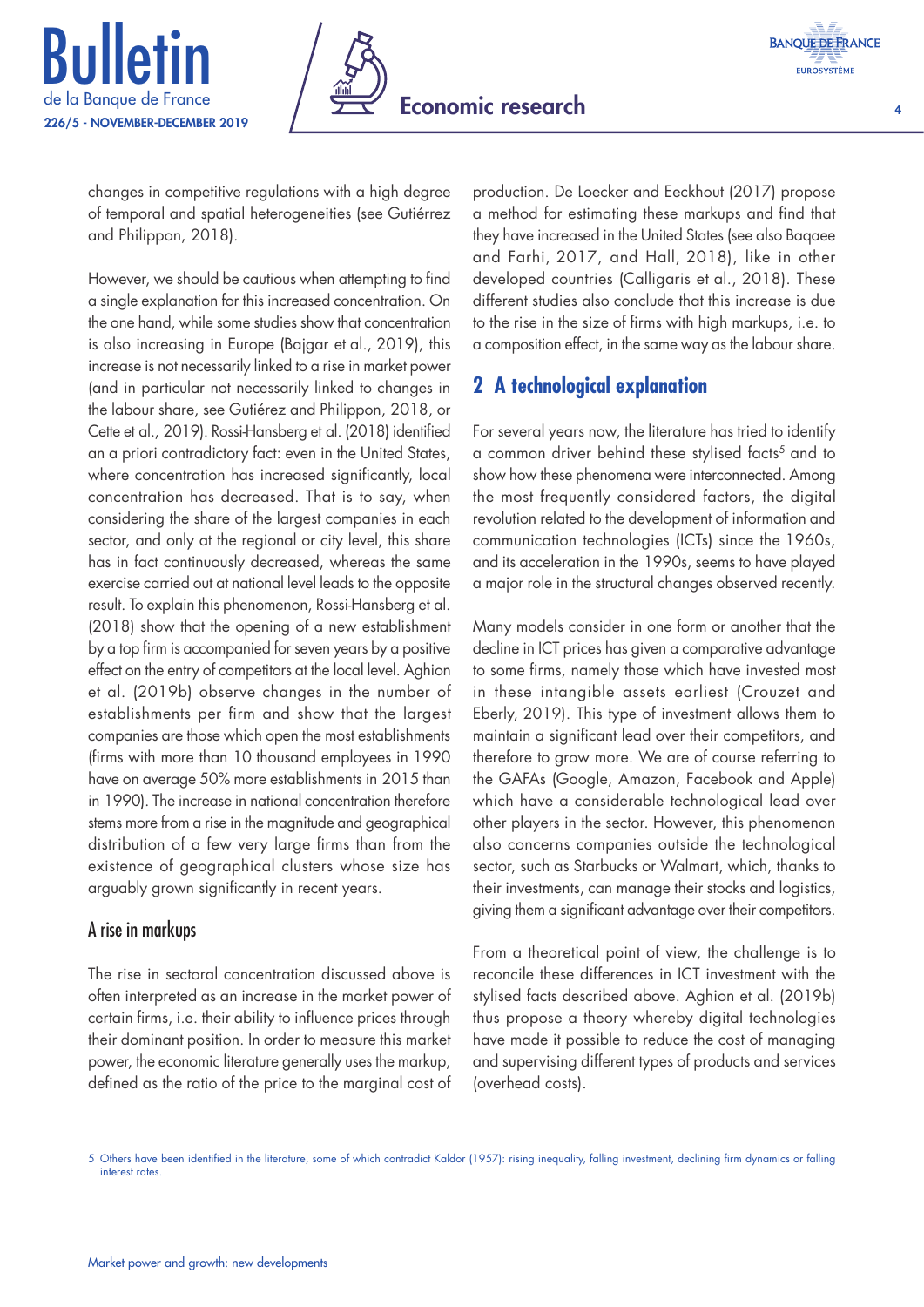





5

These authors develop a model in which the most productive companies benefit from this reduction in costs. In doing so, they invest more in research and development (R&D) in order to expand by replacing other firms through a classic Schumpeterian creative destruction process. As these firms are more productive, they have a higher markup and employ relatively fewer workers than others. This first expansion phase gives them a higher market share and leads to a situation in which the concentration and average markup in the economy increase while the share of labour decreases. These dynamics can therefore only be attributed to a composition effect, consistent with the empirical factors described above.

Moreover, during this phase, economic growth increases since these highly productive firms, even if they are few in number, innovate with several types of products. According to the authors, this phase corresponds to the period from the mid-1990s to the mid-2000s in the United States. As Bergeaud et al. (2016 and 2017) have shown, this period indeed corresponds to a wave of productivity in the United States that can be ascribed to the expansion of ICTs. Similarly, Fernald (2015) shows that this wave is mainly driven by sectors that use digital technologies more intensively.

Once this period of expansion is over, the most productive firms have a significant market share. The model of Aghion et al. (2019b) converges towards an equilibrium in which growth and firm dynamics slow down. It then becomes more difficult and less attractive for productive firms to innovate in order to expand even further: the productivity of their competitors improves in turn, which results in a decrease in the profit that existing firms could make from their investments.

Thus, with few assumptions and a relatively simple model, Aghion et al. (2019b) show how a reduction in management costs resulting from new technologies can lead to structural changes in the market such as those

identified in the literature. In particular, their theoretical framework shows an economic slowdown preceded by a short wave of growth. It also illustrates that this slowdown is accompanied by a decline in the share of labour and an increase in markups, both due to a composition effect. Lastly, their model explains the structural decline in firm and employment dynamics observed in many countries. Based on a quantitative analysis, the authors highlight the important role played by the digital revolution in explaining these structural changes.

Similarly, Akcigit and Ates (2019) test different assumptions using a very general Schumpeterian growth model. They argue that the increase in market power and the decline in firm dynamics in the United States are due to the intrinsic nature of digital technologies as they limit the dissemination of technology between the most technologically advanced firms and the rest. For example, the dominant position of a company like Uber, and hence the magnitude of its market value, stems partly from its algorithms for matching supply and demand to determine the price of a trip. These algorithms have been built using massive amounts of data collected by the company over the years. It is therefore very difficult for a competitor without access to this wealth of data to gain a foothold in Uber's market.<sup>6</sup>

The macroeconomic structural changes observed over the past few years in the United States, and to a lesser extent in the other OECD countries,<sup>7</sup> have been the focus of much attention in the recent economic literature. Many models have been developed to show how technological changes could explain these new stylised facts. Other explanations have also been put forward, such as demographic changes, lower interest rates, ideas themselves that are becoming increasingly expensive and difficult to find, competitive policies, etc. In all events, it is essential to better understand the origin and implications of these changes in market structure in order to implement the right responses in terms of economic policy.

<sup>6</sup> Lashkari et al. (2019) also propose a model in which the non-homothetic nature of production functions implies that the initially most productive firms are also those that benefit most from the relative decline in ICT investment prices.

<sup>7</sup> The findings of a few rare international studies (Bajgar, 2017, or Cavalleri et al., 2019) conclude that most of the stylised facts discussed in this article do not apply to euro area countries, although country-specific analyses would be necessary to understand the mechanisms in place in this region.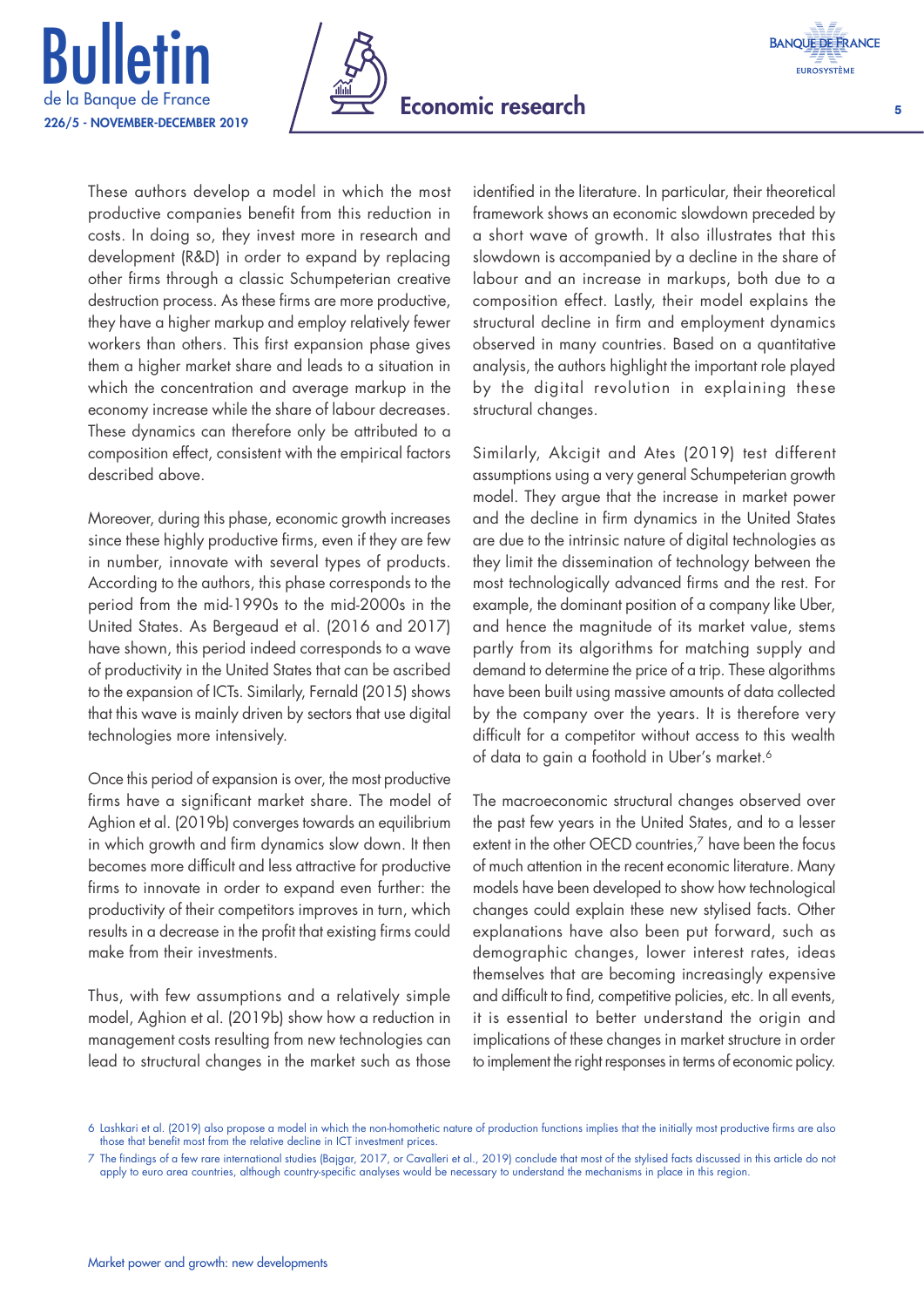



6

# **References**

#### Aghion (P.), Bergeaud (A.), Boppart (T.) and Bunel (S.) (2018a)

"Firm dynamics and growth measurement in France", *Journal of European Economic Association*, Vol. 16, No. 4, pp. 933-956.

Aghion (P.), Akcigit (U.), Bergeaud (A.), Blundell (R.) and Hémous (D.) (2018b)

"Innovation and top income inequality", *Review of Economic Studies*, Vol. 86, No. 1, p. 145.

#### Aghion (P.), Bergeaud (A.), Boppart (T.), Klenow (P.) and Li (H.) (2019a)

"Missing growth from creative destruction", *American Economic Review*, Vol. 109, No. 8, August, pp. 2795-2822.

#### Aghion (P.), Bergeaud (A.), Boppart (T.), Klenow (P.) and Li (H.) (2019b)

"A theory of falling growth and rising rents", *Working Paper* 2019-11, Federal Reserve Bank of San Francisco, August.

#### Akcigit (U.) and Ates (S.) (2019)

"What happened to US business dynamism?", *Working Paper* 25756, National Bureau of Economic Research (NBER), April.

#### Autor (D.), Dorn (D.), Katz (L.), Patterson (C.) and Van Reenen (J.) (2017a)

"Concentrating on the fall of the labor share", *American Economic Review: Papers & Proceedings*, Vol. 107, No. 5, May, pp. 180-185.

#### Autor (D.), Dorn (D.), Katz (L.), Patterson (C.) and Van Reenen (J.) (2017a)

"The fall of the labor share and the rise of superstar firms", *Working Paper* 23396, National Bureau of Economic Research (NBER), May.

#### Bajgar (M.), Berlingieri (G.), Calligaris (S.), Criscuolo (C.) and Timmis (J.) (2019)

"Industry concentration in Europe and North America", '*OECD Science, Technology and Industry Working Papers*, No.18, OECD Editions (Organisation for Economic Co-operation and Development), January.

#### Baqaee (D.) and Farhi (E.) (2017)

"Productivity and misallocation in general equilibrium", *Working Paper* 24007, National Bureau of Economic Research (NBER), November.

#### Bergeaud (A.), Cette (G.) and Lecat (R.) (2014)

"Le produit intérieur brut par habitant sur longue période en France et dans les pays avancés : le rôle de la productivité et de l'emploi", *Économie et Statistique*, No. 474, Institut national de la statistique et des études économiques (Insee), pp. 5-34.

#### Bergeaud (A.), Cette (G.) and Lecat (R.) (2016)

"Productivity trends in advanced countries between 1890 and 2012", *Review of Income and Wealth*, Vol. 62, No. 3, September, pp. 420-444.

#### Bergeaud (A.), Cette (G.) and Lecat (R.) (2017)

"Total factor productivity in advanced countries: a long term perspective", *International Productivity Monitor*, Vol. 32, pp. 6-24.

#### Byrne (D.), Fernald (J.) and Reinsdorf (M.) (2016)

"Does the United States have a productivity slowdown or a measurement problem? ", *Brookings Papers on Economic Activity*, spring, pp. 109-182.

#### Calligaris (S.), Criscuolo (C.) and Marcolin (L.) (2018)

"Mark ups in the digital era", *OECD Science, Technology and Industry Working Papers*, No. 2018/10, OECD Editions.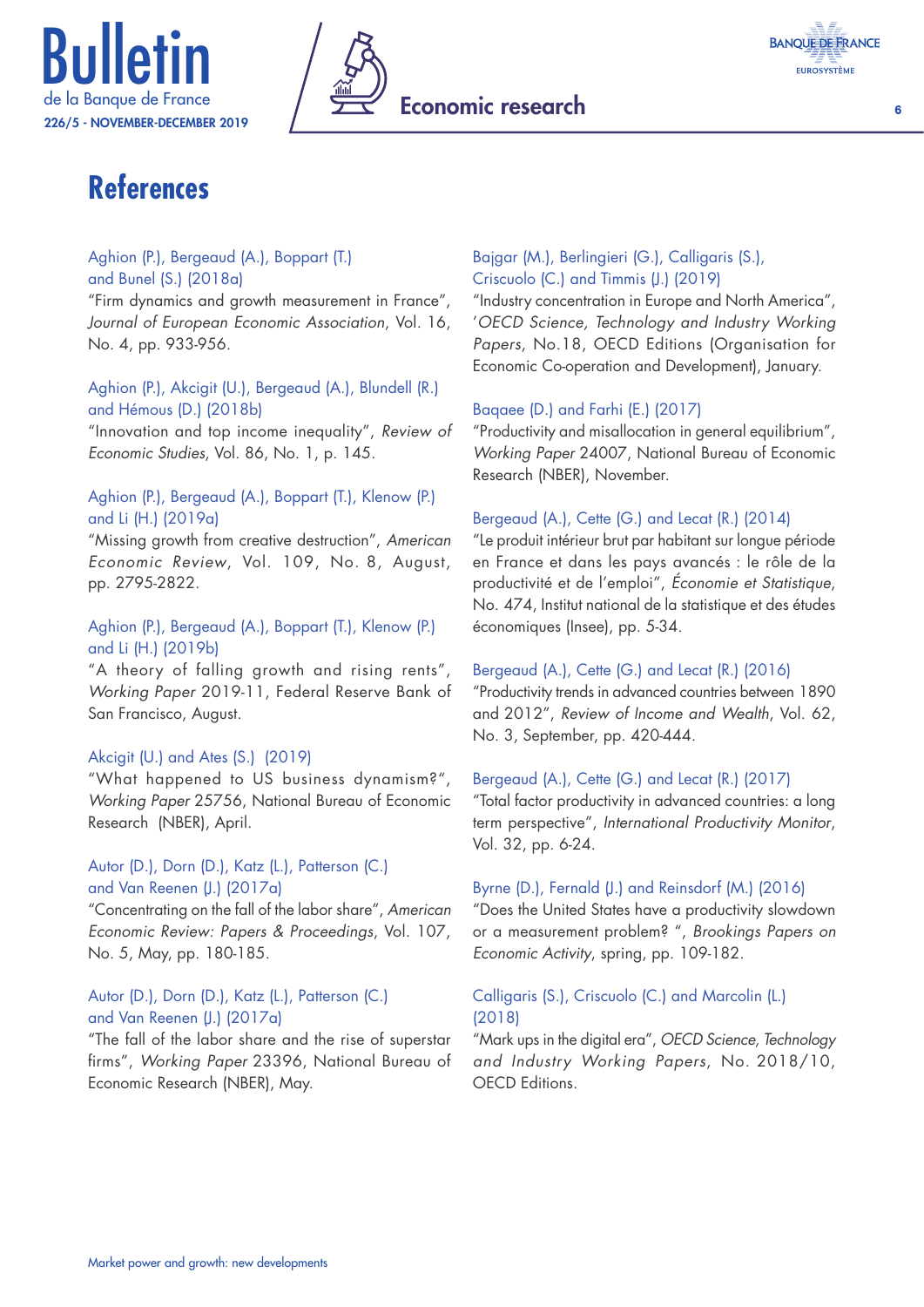





#### Cavalleri (M. C.), Eliet (A.), McAdam (P.), Petroulakis (F.), Soares (A.) and Vansteenkiste (I.) (2019)

"Concentration, market power and dynamism in the euro area", *Working papers series*, No. 2253, European Central Bank (ECB), March.

#### Cette (G.) (2014)

"Presidential conference does ICT remain a powerful engine of growth? ", *Journal of Political Economy* , Vol. 124, No. 4, pp. 473-492.

#### Cette (G.), Lecat (R.) and Ly Marin (C.) (2016)

"Long-term growth and productivity projections in advanced countries", *Working Paper*, No. 617, Banque de France, December.

#### Cette (G.), Koehl (L.) and Philippon (T.) (2019)

"Labor shares in some advanced economies", *Working Paper*, No. w26136, National Bureau of Economic Research (NBER).

#### Crouzet (N.) and Ebergly (J.) (2019)

"Understanding weak capital investment: the role of market concentration and intangibles", *Working Paper*, No. w25869, National Bureau of Economic Research (NBER).

#### De Loecker (J.) and Eeckhout (J.) (2017)

"The rise of market power and the macro-economic implications", *Working Paper*, No. w23687 National Bureau of Economic Research (NBER).

#### Elsby (M.), Hobijn (B.) and Şahin (A.) (2013)

"The decline of the US labor share", *Working Paper* 2013 27, Federal Reserve Bank of San Francisco, September.

#### Fernald (J.) (2015)

"Productivity and potential output before, during, and after the Great Recession", *NBER Macro-economics Annual*, Vol. 29, National Bureau of Economic Research (NBER), pp. 1-51.

## Fernald (J. G.), Hall (R. E.), Stock (J. H.)

and Watson (M. W.) (2017)

"The disappointing recovery of output after 2009", *Working paper*, No. w23543 National Bureau of Economic Research (NBER).

#### Grullon (G.), Larkin (Y.) and Michaely (R.) (2019)

"Are US industries becoming more concentrated?", *Review of Finance*, Vol. 23, No. 4, July, pp. 697-743.

#### Gutiérrez (G.) and Philippon (T.) (2018)

"How EU markets became more competitive than US markets: a study of institutional drift", *Working paper*, No. w24700, National Bureau of Economic Research (NBER), June.

#### Hall (R.) (2018)

"New evidence on the markup of prices over marginal costs and the role of mega-firms in the US economy", *Working paper*, No. 24574, National Bureau of Economic Research (NBER).

Hopenhayn (H.), Neira (J.) and Singhania (R.) (2018)

"From population growth to firm demographics: implications for concentration, entrepreneurship and the labor share", *Working paper*, No. 25382, National Bureau of Economic Research (NBER), December.

#### Kaldor (N.) (1957)

"A model of economic growth", *The Economic Journal*, Vol. 67, No. 268, December, pp. 591-624.

#### Karabarbounis (L.) and Neiman (B.) (2014)

"The global decline of the labor share", *The Quarterly Journal of Economics*, Vol. 129, No. 1, pp. 61-103.

#### Lashkari (D.), Bauer (A.) and Boussard (J.) (2019)

"Information Technology and Returns to Scale", *Working Paper*, No. 737, Banque de France.

7